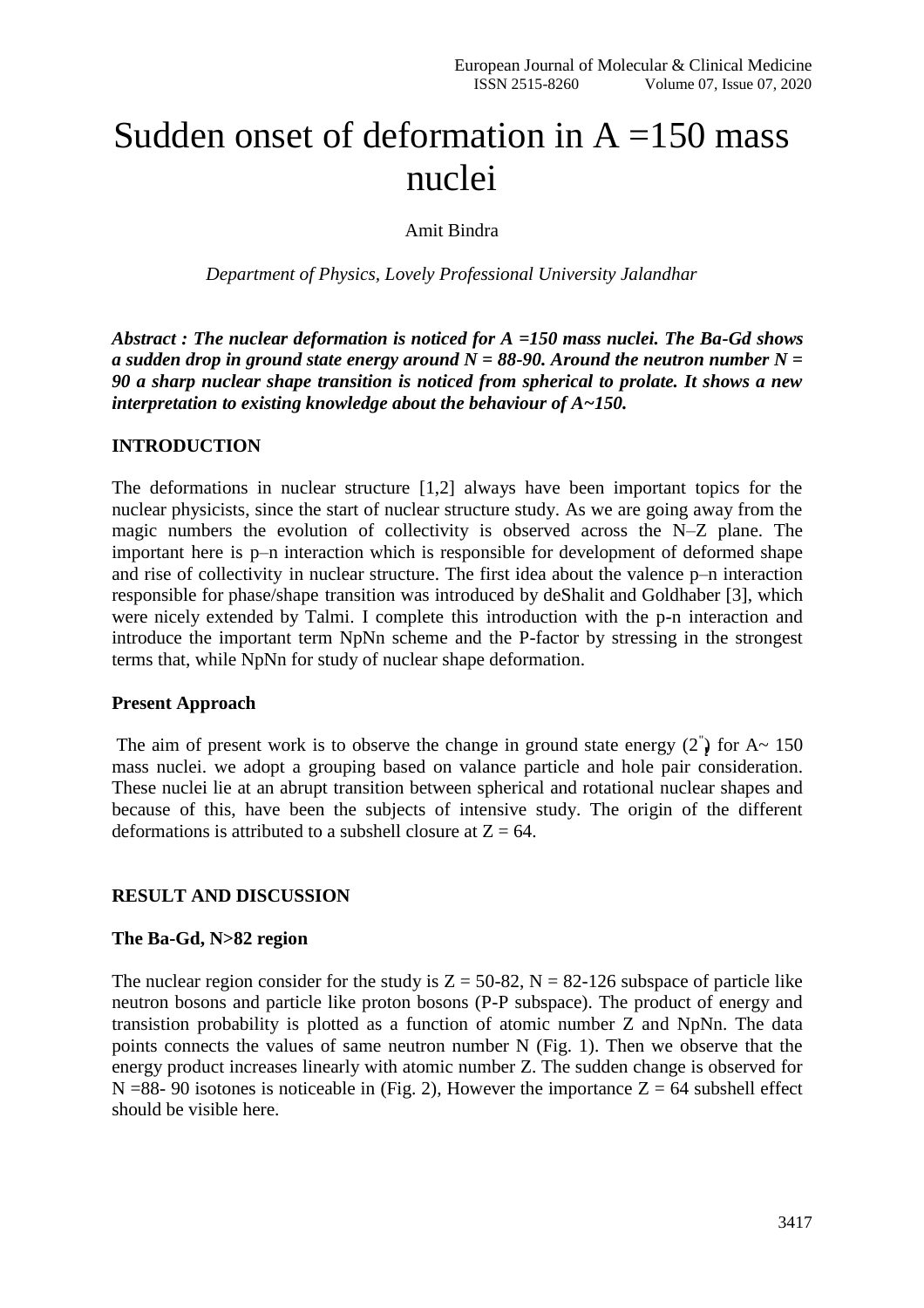

Fig. 1. The energy and B(e2) data points of Ba,Ce, Nd Sm and Gd linked for same neutron number for N>82.



Fig.2 The energy and B(e2) data points of Ba,Ce, Nd Sm and Gd are studied with respect to p-n interaction.

This clearly suspect that vibrational fluctuation for the nuclear core is high around  $N = 88$  -90 isotones and responsible for deformation in the nuclear core.